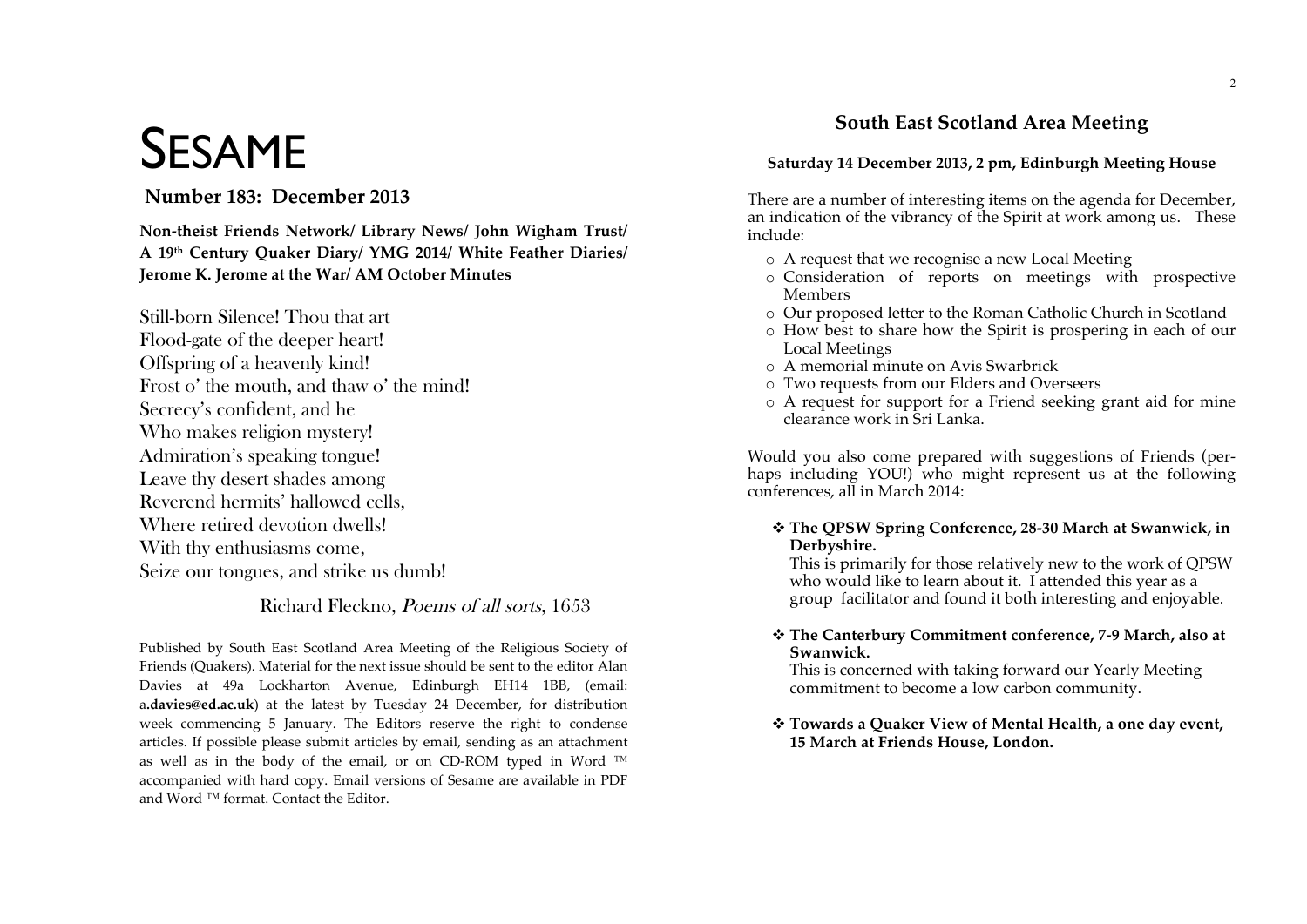We shall also need soon to be finding names of young people to represent us at Junior Yearly Meeting, to be held as part of Yearly Meeting Gathering in Bath in August (see p 7.)

Please come with heart and mind prepared.

And just a reminder that Area Meeting meets again quite early in the New Year, on Saturday 11 January, also at 7 Victoria Terrace, when we shall be starting consideration of a Quaker response to the Scottish independence issue. We shall also be taking forward our concern on economic justice, with a report from two Friends who have recently attended a Quaker conference on the subject in Brussels.

**Phil Lucas**, Clerk

## **The Non-Theist Friends Network**

*Following the report in the last* Sesame *of the meeting in October at which "the theist/non-theist debate among Friends" was discussed, this article, by a member of Dudley Local Meeting, has been forwarded to us. (Eds.)* 

Why do I belong to the Non-Theist Friends Network (NFN)? There are three reasons:

The opportunity to discuss the issues around doubt and belief in God is the first. In my experience this was not something Quakers talked about very much. It has been good to be part of a group which is open to discussion, especially when so many people have a wide range of experience and knowledge. NFN members, as well as non-members, who attend our conferences, have travelled by a variety of routes to a variety of positions, and that makes discussions interesting, It is also a positive experience to be able to talk about my own doubts and thoughts without worrying that I may upset or offend someone.

The second reason is linked to the first; as a member of NFN I feel supported in my need to think and talk about non theism and God because so many others want to do the same. In other forums, it is possible to feel that one is upsetting the apple cart by raising these issues.

I would suggest that one of the consequences of the starting of NFN and its subsequent work, is that there is now a greater awareness of the issues for some Friends around belief/nonbelief in God, shown, perhaps, by the number of letters in *The Friend*.

The final reason is honesty. I don't want to be a hypocrite, but able to state my position, where necessary, so that others know where I stand. This is important to me. I don't wish others to assume things which are not true.

Unlike some others, I don't feel the NFN is divisive, since I know that there is a wide variety of belief and doubt within the Religious Society of Friends. This I value, and see no reason, except perhaps fear, why the situation should change. We all have to choose our own stance; tolerance of each other's varying beliefs is important.

We are called 'Non theist' because it is the best name we could find that was honest, short and did not link us to the proselytizing atheism of Richard Dawkins and his like. We tried lots of alternatives but this was preferred.

Perhaps some of you are now thinking 'Why is she a member? We are, after all, the *Religious* Society of Friends'. When I first came to Friends, although I had doubted God's existence since my twenties, my doubts were quiescent and I was carried along by the certainty of others. It was only after I had been a member for a while that the doubts surfaced. It has always seemed to me that the actual words used by any religion matter far less than the behaviour of its adherents. It also seems to me that Quakerism, a non credal religion, takes a similar view. Therefore the testimonies of Quakerism and the way the organization is set up to follow and promote them, are of prime importance to me, and that is one of the reasons that I became a Quaker.

I also value highly the Quaker community in which people 'seek to know one another in the things which are eternal'. Such in-depth knowledge is rare and to be prized.

4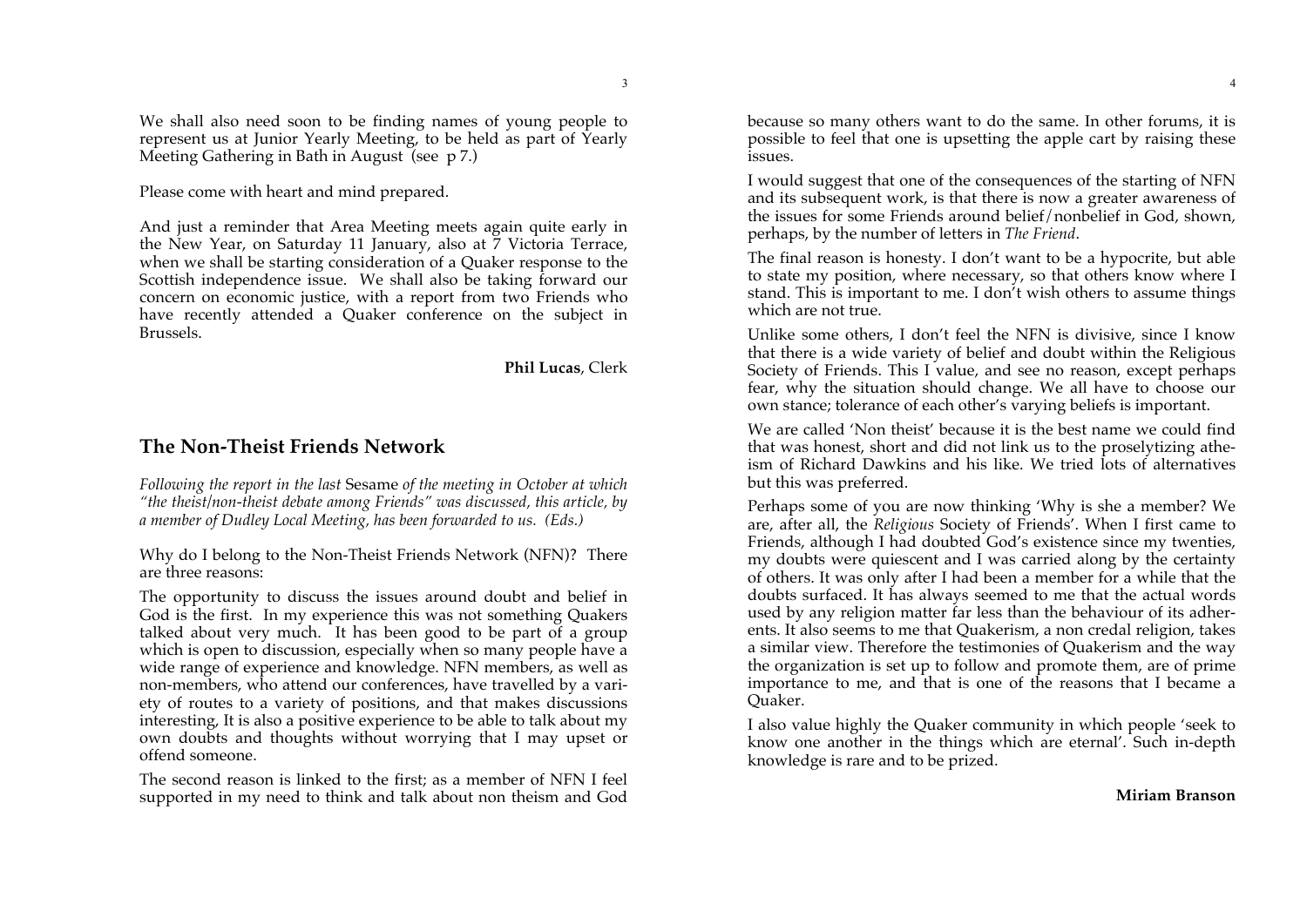## **Library News**

The library at Victoria Terrace has a display shelf by the door where pamphlets and leaflets for current worship groups can be found. As usual, newly acquired items are on the display shelf as well. Among our new acquisitions are:

'Nonviolent Direct Action as a Spiritual Path' by Richard Taylor (a Pendle Hill pamphlet) ;

*Native Speakers and Native Users: Loss and Gain* by Alan Davies of Central Edinburgh Meeting: an academic work, with a chapter on "Talking in silence: ministry in Quaker meetings"

*The Essence of George Fox's Journal* ed. Hunter Lewis;

*God Just Is: Approaches to Silent Worship* by Curt Gardner;

*The Burning Question: We Can't Burn Half the World's Oil, Coal and Gas, So How do We Quit?* by Mike Berners-Lee and Duncan Clark;

*Quakers and the Arts: Plain and Fancy – An Anglo-American Perspective* by David Sox.

Please remember to sign out borrowed items in the Loans Book by the catalogue, and return them in good time. Also: if anyone has copies of Swarthmore lectures which are not needed, the library would appreciate receiving them.

**Rhoda MacKenzie**

## **The John Wigham (Enjoyment) Trust**

The John Wigham (Enjoyment) Trust has made over 100 financial awards to people in Scotland in recent years. The Trustees want F/friends to know that there is now approximately £1500 left in the funds to be distributed to those whose straitened circumstances entitle them to apply for grants up to £500. The Trustees would like to encourage F/friends to consider whether they could make a donation to enable the Trust to continue its work. Donations, whether small or large, would be very welcome. If donors could make a Gift Aid declaration that would be appreciated.

Cheques should be made out to South East Scotland Area Meeting and sent to John Phillips, the Treasurer of JW $(E)$ T, indicating the intention of the donor.

> **Sylvia Massey** on behalf of Trustees

## **The Diary of Margaret Wright**

When our Friend, Victor Webb, now deceased, was leaving his home in Dalkeith, he asked our Library Committee if they would be interested in any books or papers from his library. Brenda McGovern and Rhoda Mac-Kenzie visited his house and among other items they took away a hand-written diary, written between the years 1811 and 1828 by a Friend, Margaret Wright. The diary, which has been transcribed by Rhoda, is difficult to decipher but it appears that Margaret Wright lived in Houghton in Huntingdonshire (in the English Midlands). She seems to have been in her twenties when the diary begins. When it ends, she has just got married and has a daughter. She writes of her family, and of her Meeting in which she is heavily involved.

If anyone has information about Margaret Wright, we would be glad to hear it. Our assumption is that she must be an ancestor of either Victor Webb or, perhaps more likely, of Greta Webb (née Marriage), his wife.

We publish some excerpts in this issue of Sesame of entries early on in the Diary. In the next issue we plan to publish entries from the second half.

#### 5th of First Month 1813

Was prevented going to Monthly Meeting. Called on E.B. Maria and I called on poor Cliftons who shared Maria's bounty. We then went to the Workhouse, went to the School of Industry – met a wealthy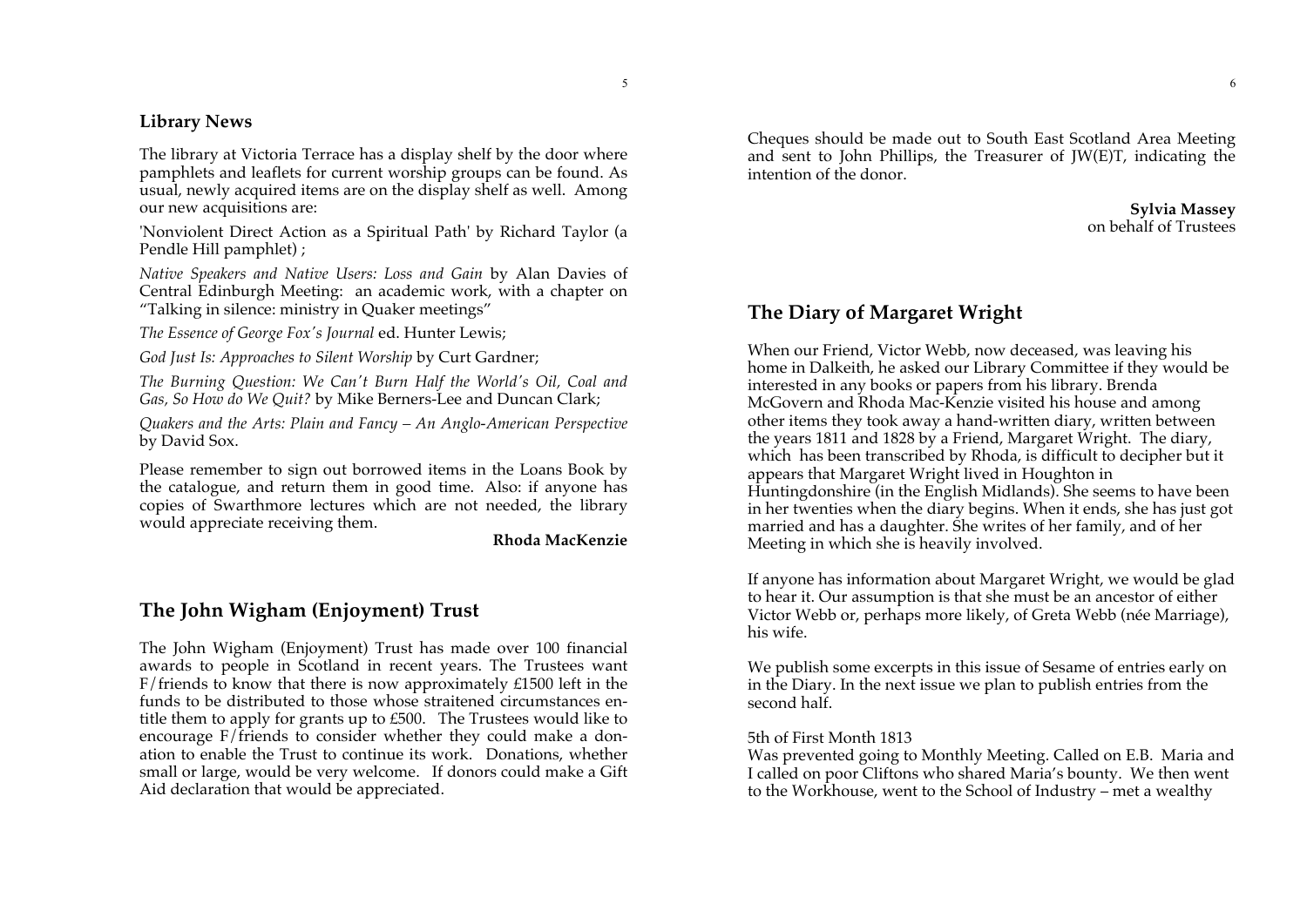widow who told me with much apparent satisfaction that she has adopted my plan of working for the poor. Called on my sisters and carried them a small present. Happened of a poor mendicant aged 91 years who says she can read in no other book than her own heart towards God. She was born in Jersey, lives in Bedford, has traversed the counties of Bedford and Huntingdon seventy years. Returned in the evening and was much favored, and now my dear Saviour if I have found favor in thy sight be graciously pleased to make me instrumental in bringing the poor wanderer home to thee, for whom I have felt inexpressible anxiety.

7

#### 27th of First Month 1813

I was much favored at Meeting this morning but MB did not appear in testimony at Meeting today. Nevertheless I feel quick in my own mind and I hope willing to wait his due and appointed time for accomplishment of what is right in His sight concerning me.

#### 1st of Second Month 1813

I seem to have been dead as a leafless tree all day. My morning meeting, sitting down in afternoon and evening retirement have been far from giving opportunities. Mrs J and JB visited my sisters. YS came in after supper to speak with me.

#### Third of Second Month 1813

Was comforted at Meeting this morning with a hope that there will be a revival of strength among us if we steadily adhere to the resolutions of shutting every door against talebearing and distraction.

#### Nineteenth of Third Month 1813

Went to Quarterly Meeting in a gig yet through favor I believe I took no cold and was favored to sit at Meeting five hours out of the six. We had several testimonies by J. Bateman, E. Townsend. M. Blackly, I. Wiggin and W. Tomson. Much was said on the interesting subject of unbelief. 'Is there no balm in Gilead, is there no physician there ?' and several other passages. I was visited with that which is better than myself and desire to acknowledge it in humble reverence.

Seventh of Fourth Month 1813

C. and M. Townsend attended our Meeting at Huntingdon. C.Y. had a close time with arresting the attention of those whose passions were become stronger than they were a few years back , exhorting them to be angry and sin not for we are allowed to be displeased at wrong things, but not to give way to an impetuous temper. Standing up a second time, she spoke to such as perhaps might feel the foregoing did not belong to them and had suffered their thoughts to wander (and I was one of those number) and adverted to the same subject again, still urging that we should be angry and sin not. If it was intended for me, I desire to take it even though I consider myself very ill used by ……….. Nevertheless they are not aware of this injustice towards me, hardened in their ill will. She recommended Christian love and exhorted what parents often say to children – 'kiss and be friends' – After they have submitted they will find there is still balm in Gilead, there is a physician there.

## **Yearly Meeting Gathering 2014**

YMG – just another Quaker abbreviation, or a fantastic event bringing together Friends, friends and families from around Britain for a week of joyful communion at a beautiful venue at the height of summer? Yearly Meeting Gathering in 2014 promises to deliver just that. The University of Bath, set on Claverton Down, which sits on the south-east hilltop edge of the city, provides the setting for our event, along with superb accommodation and the newly commissioned Chancellor's Building for our younger gatherers' activities. A luxury big top and a tented village of marquees and covered walkways will be home for our Quaker business and our special times for getting to know one another as we grow in community and spiritual learning.

There's much more than Quaker business at YMG, as those who have been before will know. Every waking moment is filled with opportunities for everyone: exploring the array of interests that make us such an eclectic group, learning about what we do in the world, and exploring spirituality through art and practical activities. Music, painting, gardening, being entertained and just relaxing are all part of the itinerary. And of course, we will be developing our understanding of what it means to be a Quaker today, a theme running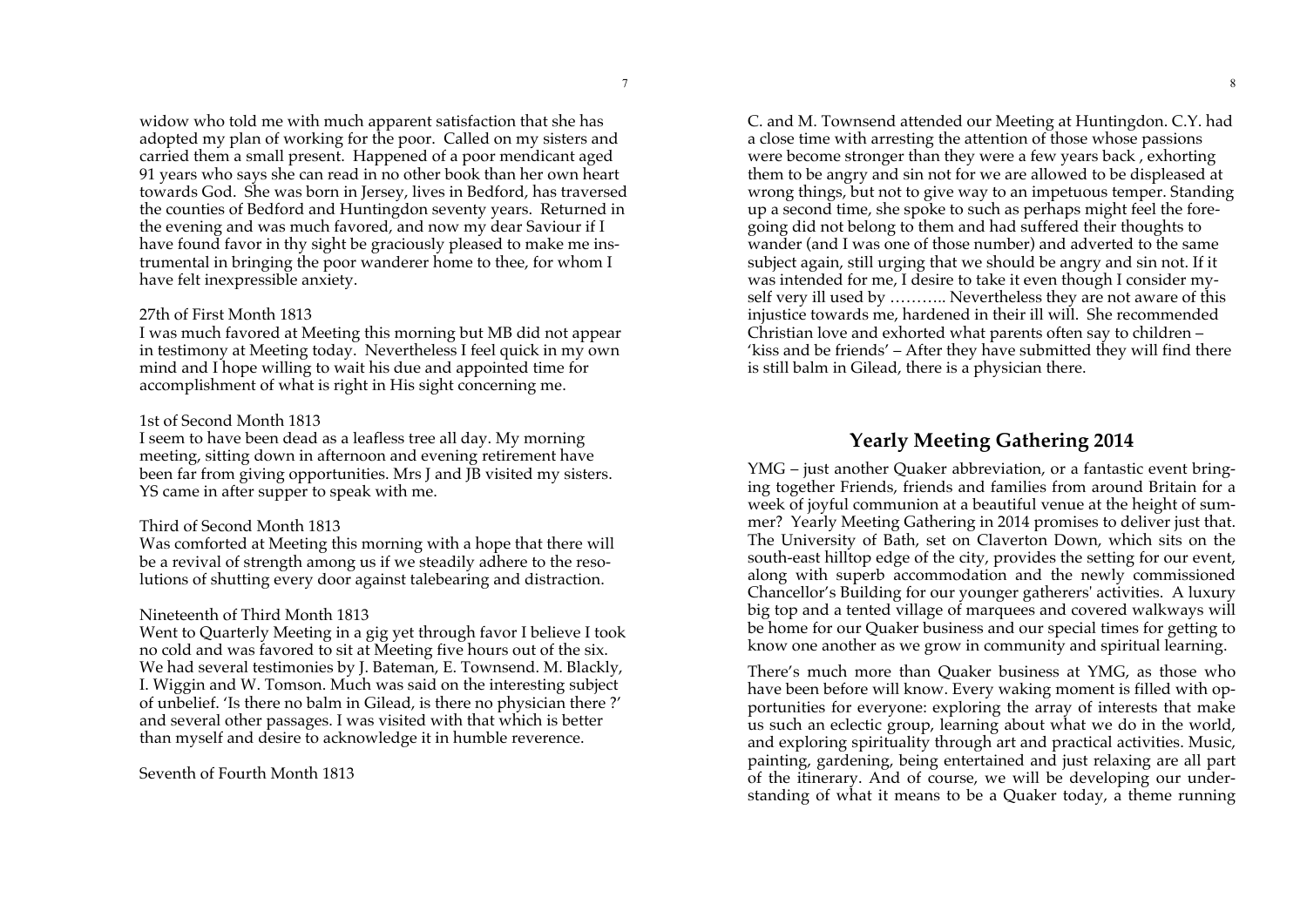through the previous two Yearly Meetings and culminating at Bath.

9

Inclusivity has been a major factor in all the planning. Families will find a full programme for children of all ages, from babies to Junior Meeting for 16-17 year olds who will be sharing the campus and some of the time with us. For the slightly older age group Woodbrooke will be running sessions from a new programme for young adult friends throughout the week. And for those of us at the other end of the age range, needing a bit of help with mobility, or maybe sensory enhancement, we hope to have learnt from previous events and facilities should be tip-top. The site has been chosen for ease of access to both accommodation and the events venue, with a flat walk between the two. For those of you who come alone there will be opportunities to meet others, and for those of you who like the quieter moments there's no need to join in everything! Wednesday will be very special in that local Friends have been busy for a long time putting together a most varied programme of activities – an 'away-day' for those who want to get off campus and enjoy a local attraction or place of special interest, or maybe just a trip to somewhere nice.

Cost is always a major consideration and every effort has been made to provide for every purse. Accommodation ranges from full-board to self-catering, with en-suite or shared bathrooms. For campers there is a field some ten minutes walk away, with toilets and hotshowers planned. And for those whose purse is rather light, there are a number of ways of getting help. All area meetings should be making provision for Friends who want to come but need support, for transport and accommodation – do speak to your local overseer. Bursary support is an important part of ensuring this is truly a gathering for all, and we should all encourage one another to consider this option. Friend – is there anyone you know who could use a little help, and just needs a gentle prod?

What happens now? View our website HYPERLINK "http:// groupspaces.com/QuakerYMG/" http://groupspaces.com/Quaker YMG/. YMG sweatshirts and t-shirts are now available (click on the website's shop tab). Have a look at the faces of the committee and our clerks, and those who have already logged in. See the pictures of the university, and what our village will look like. Watch our YMG film. Check the options for age ranges and for accommodations, and join in the discussion. And keep your eyes open for the booking forms – online versions will be up and running in December, and paper versions sent to local meetings. And don't forget to tell all your F/friends!

## *A Message from Andrew Morton*

I have been deeply moved and greatly helped by so many thoughtful messages that have come in various forms and from far and near, as also by the presence of so many at the celebration of Marion's life. So for the moment I offer a simple thank you.

If anyone would like a copy of the printed order of that celebration, I can send one.

If anyone wishes to make a donation to cancer research, Cancer Research UK has a 'Donate in Memory' scheme, which now has this link specific to Marion's memory:

http://donateinmemory.cancerresearchuk.org/0004324

Yours, gratefully and warmly *Andrew*

## **"White Feathers"**

The White Feather Diaries is an online Quaker storytelling project to mark the centenary of World War I.

The real-time story follows five Quakers as the war unfolds: they explore their dilemmas and different choices in a daily blog and Twitter feed. The project will run at incremental periods over three years (2014-2016) up to the anniversary of the 1916 Military Service Act, which introduced conscription and recognised conscientious objection. The stories will chart the individuals' journey of discovery as they find out that opposing war is never easy and being a pacifist is always a brave decision.

By using digital media the project is designed to resonate with an audience who are the same age as those called up to fight in 1914. The interactive nature of The White Feathers Diaries will create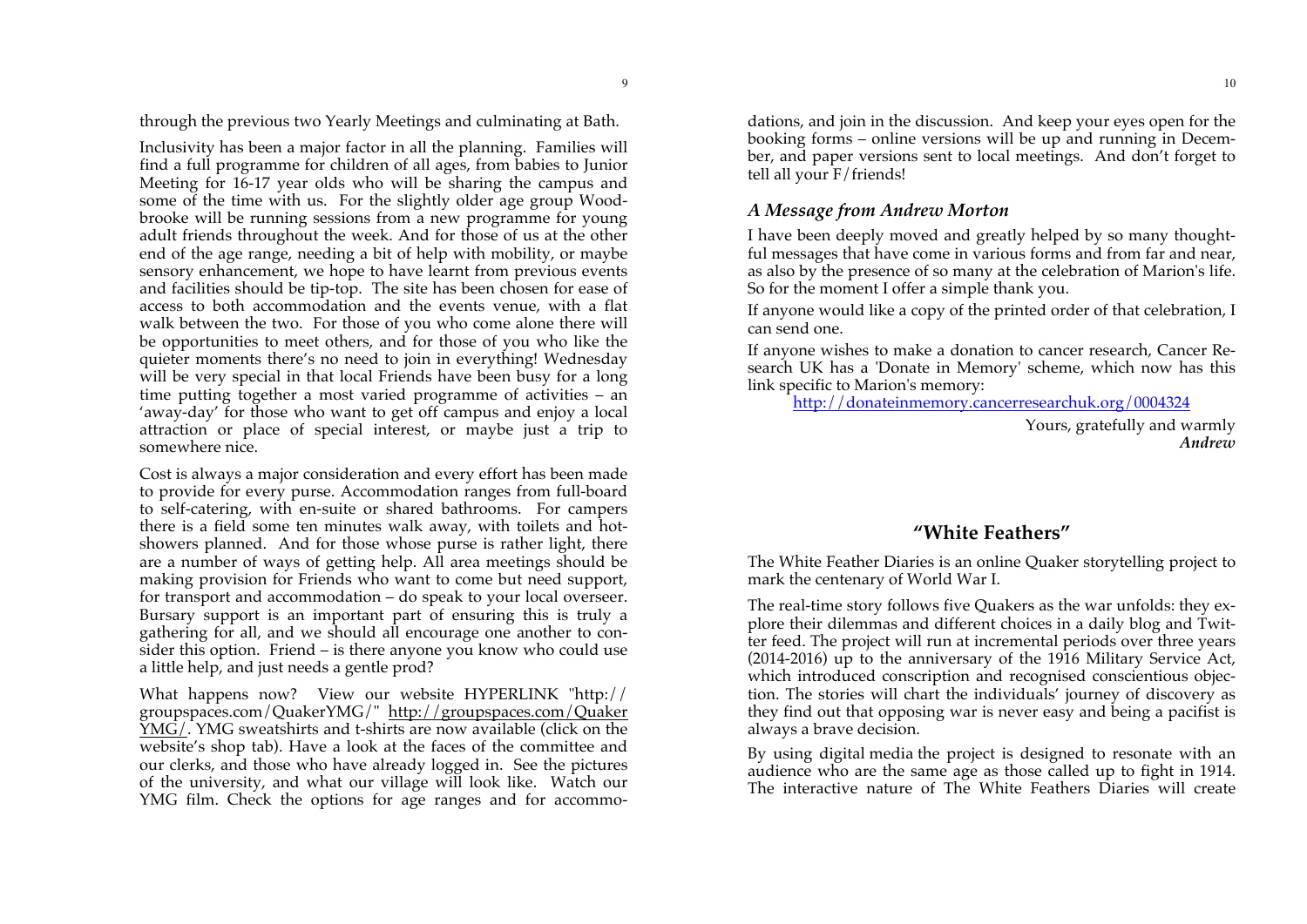opportunities for discussion and a deeper understanding about the causes of conflict and current peacemaking. The White Feather Diaries will raise challenging questions and ask why this is still as relevant now as it was 100 years ago.

Interviewed by John Humphrys on BBC Radio 4, Jane Dawson of Friends House said: "We want people to understand choosing to be a pacifist is never easy in a culture of war. It is always a brave and difficult decision. Some people suffered, some were imprisoned and died there."

The tribunals which heard the cases of conscientious objectors were "not necessarily as fair as they could be" she added, "… we as British people should be incredibly proud [of establishing the right]. This is a fascinating part of our record as a liberal-minded country."

*The White Feather Diaries are among WWI centenary events mentioned in* The Guardian *(4 November) and* The Independent *(5 November); both these articles are available on the newspapers' websites. The interview with Jane Dawson can be heard on the R4 website starting at 02.56.00.)*

#### **An Ambulance driver writes**

*Jerome K. Jerome, author of* Three Men in a Boat*, was in his mid fifties when the First World War started. In the autumn of 1916 he joined the French Army, for which age, "so long as it was not accompanied by decrepitude, was no drawback to the driving of a motor ambulance". In a uniform "of russet khaki relieved by dark blue facings, with a swordbelt and ornamental buttons" that the volunteers had to pay for themselves, but which meant the wearers were "assumed, in the dusk, to be Field-Marshals", he set out with D.L. Oliver, their* Chef de Section*, and Bernard Spring-Rice (brother of the British Ambassador in Washington, who wrote "I vow to Thee My Country") towards the Western Front . . .* 

The first night we reached Caudebec, a delightful mediæval town hardly changed by so much as a stone from the days of Joan of Arc, when Warwick held it for the English. If it hadn't been for the war, I would have stopped there for a day or two. As it was, Spring-Rice and myself were eager to get to the front. Oliver, who had had about a year of it, was in less of a hurry. At Vitry, some hundred miles the other side of Paris, we entered 'the zone of the Grand Armies', and saw the first signs of war. Soon we were run-

ning through villages that were little more than rubbish heaps. The Quakers were already there. But for the Quakers, I doubt if Christianity would have survived this particular war. All the other denominations threw it up. Where the church had been destroyed the 'Friends' had cleared out a barn, roofed it, and found benches and a home-made altar –generally, a few boards on trestles, with a white cloth and some bunches of flowers. Against the shattered walls they had improvised shelters and rebuilt the hearthstone. Old men and women, sitting in the sun, smiled at us. The children ran after us cheering. The dogs barked. Towards evening I got lost. I was the last of the three. Over the winding country roads – or rather cart tracks it was difficult to keep in touch. I knew we had to get to Bar-le-Duc. But it was dark when I struck a little town called Revigny. I decided to stop there for the night. Half of it was in ruins. It was crowded with troops, and trains kept coming in discharging thousands more. The *poilus* were lying in the streets, wrapped in their blankets with their knapsacks for a pillow. The one miserable hotel was reserved for officers. My uniform obtained me admission. The *salle-a-manger* was crammed to suffocation: so the landlady put me a chair in the kitchen. The cockroaches were having a bad time. They fell into the soups and stews, and no one took the trouble to rescue them. I secured some cold ham and a bottle of wine; and slept in my own ambulance on one of the stretchers. I pushed on at dawn; and just outside Bar-le-Duc met Oliver, who had been telephoning everywhere, enquiring

for a lost Englishman. I might have been courtmartialled, but the good fellow let me off with a reprimand; and later on I learnt the trick of never losing sight of the car in front of you. It is not as easy as it sounds.

From *My Life and Times* (1925)

#### **SOUTH EAST SCOTLAND AREA MEETING**

Minutes of Area Meeting held on Saturday 26 October 2013 in Edinburgh Quaker Meeting House

#### **2013/10/01 Worship**

During opening worship we have remembered Peter Pond, a member of West of Scotland Area Meeting, who lived recently in Dunfermline and has worshipped with Central Fife Meeting, and Avis Swarbrick, a long-term and much-loved member of our Area Meeting, who also lived in Fife and worshipped for many years in Central Fife and Central Edinburgh Meetings.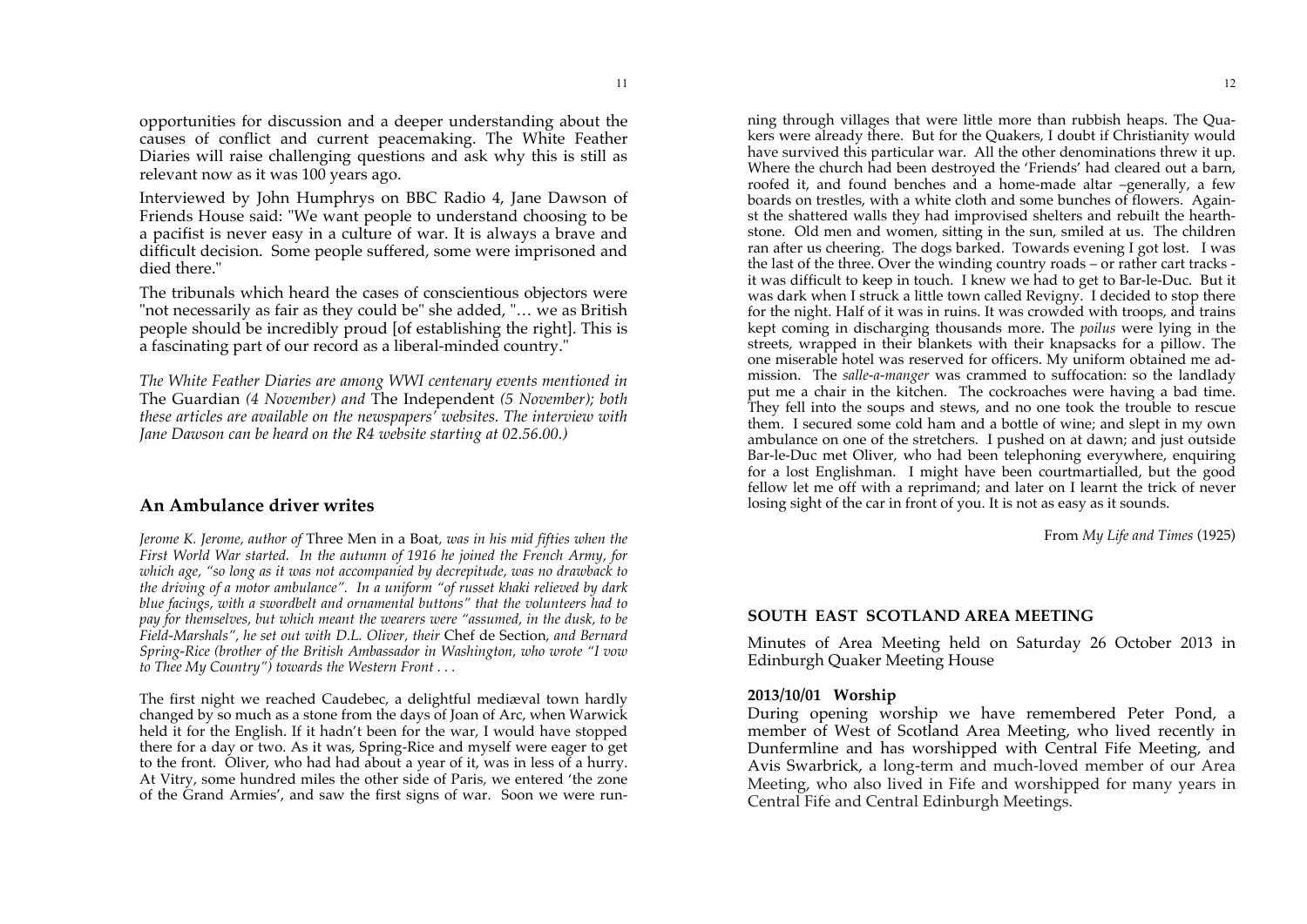Paragraphs from the introduction of *Quaker Faith & Practice* have been read to us. These remind us of the purpose of our book of Christian discipline and our practice of updating it regularly to acknowledge that our vision of the truth moves on. We have been reminded that we need discipline in order to make the best use of this wonderful life. Our worship together is a vital part of this shared discipline.

#### **2013/10/02 Introductions**

We have ensured those present know each other's names and meetings. The attendance will be recorded in the concluding minute.

#### **2013/10/03 Signing of minutes of the last meeting**

The minutes of our last meeting, held on 15 September 2013 at the Open Door, have been signed by Kate Arnot, who clerked that meeting, and entered in the minutes book.

#### **2013/10/04 Matter arising**

#### **(a) Letter to Roman Catholic Church (Minute 2013/09/07 refers)**

As requested at our September meeting, Geoffrey Carnall has brought to us an amended letter with a request that we ask General Meeting for Scotland to send it to the Roman Catholic Church in Scotland on behalf of Scottish Quakers. The text of this amended letter has been read to us. With some further amendments, we have accepted this text, which now follows, and send it on to General Meeting for Scotland.

*The Religious Society of Friends (Quakers) in Scotland always appreciated the strong support of the peace movement expressed by Cardinal O'Brien, and we understand that he was equally appreciative of the Quaker commitment to our peace testimony. This shared concern to work for a more humane and peaceful world transcended our radical differences on some other issues.*

*We know that the Catholic Church in Scotland has for many years supported nuclear disarmament, and Cardinal O'Brien's powerful advocacy for nuclear disarmament will be missed.*

*We recognise the pain that events surrounding the Cardinal's departure from office have caused within the Catholic community, and*  *that time is needed for healing. We earnestly hope that the Church will do its best to meet the challenges involved.*

*We look forward to working together with the Bishops' Conference, clergy and laity in the quest for alternatives to war and violence. We trust that momentum will not be lost in the Catholic voice speaking within and on behalf of the peace movement, in particular for the abolition of Trident.*

#### **(b) Possible GM Family Gathering (Minute 2013/09/16 iii refers)**

Madeleine Harding will shortly be drawing up plans for this family camping weekend, proposed for the early summer of 2014, and asks all those interested in taking part or helping to organise it to get in touch with her.

#### **2013/10/05 Quaker Life Representative Council Report**

John Fox, our deputy representative, has reported on the meeting of Quaker Life Representative Council, held at Woodbrooke last weekend, when the main subject was the meaning of membership. There was a stress on the importance of discipleship. Membership brings accountability. Is it principally spiritual or organisational. The new Chapter 11 of *Quaker Faith & Practice*, accepted at Yearly Meeting in 2011 and to be included in the fifth edition of the current *Q.F. & P.* and available now on the BYM website, gives guidance on current practice. Some of us have shared how valuable we feel membership to be but it is a matter which needs continued exploration and we shall return to it during the coming year.

#### **2013/10/06 Membership matters**

**(a) Avis Swarbrick**, a long-term member of this Area Meeting who worshipped mainly with Central Fife and Central Edinburgh Meetings, died last month. Her funeral was held at Dalgety Parish Church on 2 October. We ask Laurie Naumann (s/c) to co-ordinate the preparation of a memorial minute, remembering to consult with Aberdeen Friends, and to bring it to a future meeting, with a recommendation regarding the possible writing of a testimony to the grace of God as shown in her life.

**(b)** We record also the death of **Peter Pond**, a birthright Friend who lived in our area and sometimes worshipped with Central Fife Friends. His membership remained with West of Scotland Area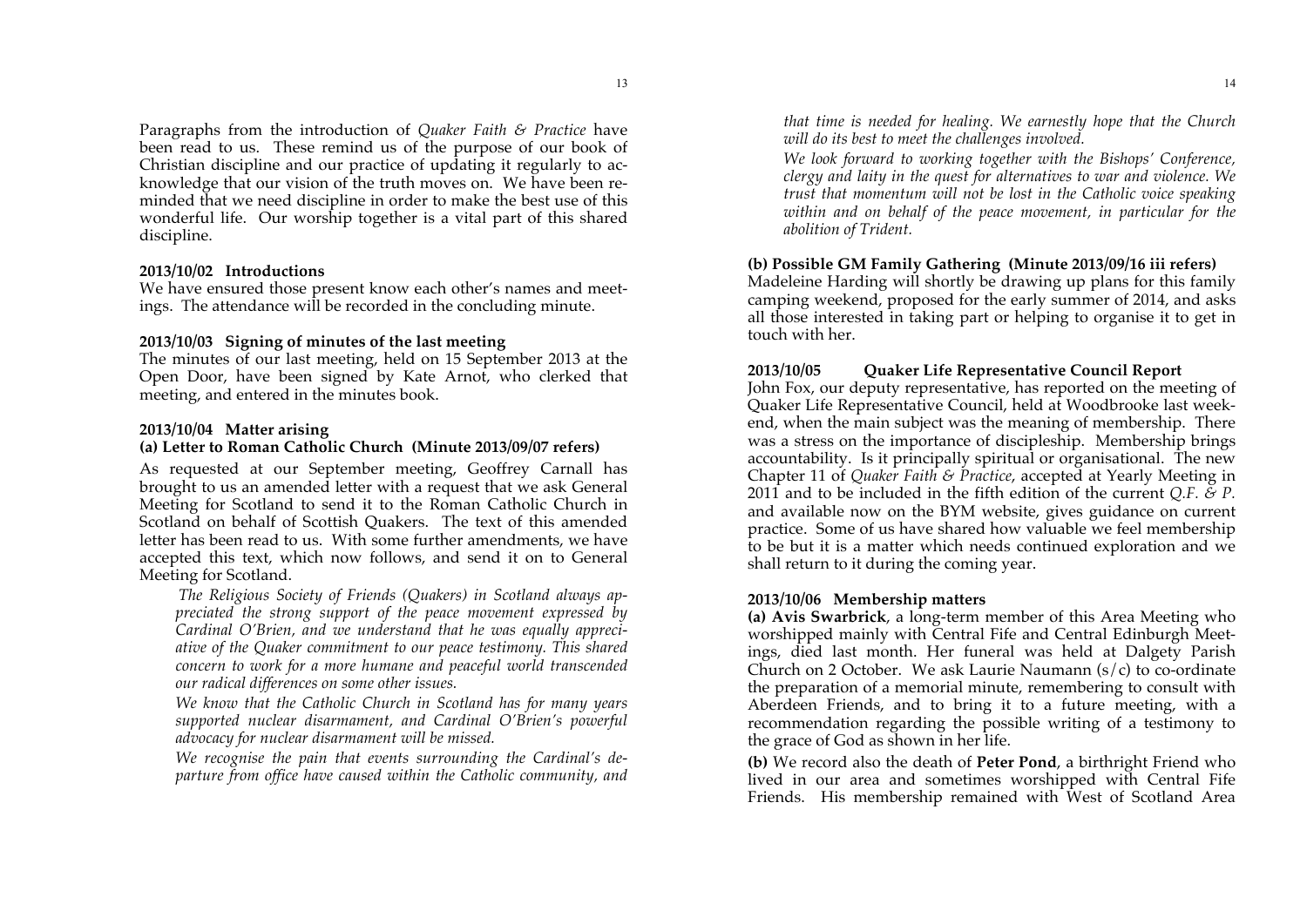Meeting, where his death has been recorded. We note that his funeral in Dunfermline Crematorium was a Church of Scotland service with some Quaker input led by West of Scotland elder Martin Mansell.

**(c)** [We received an application for membership; visitors have been appointed.]

(d) **Felicity Kelsall's** transfer of membership was accepted by Lincolnshire Area Meeting on 13 July and the certificate of transfer has just been received.

(e) We appoint **Janet Grimwade** once more to review the tabular statement of membership.

#### **2013/10/07 Possible review of** *Quaker Faith & Practice*

Area Meetings are being consulted about whether the time is right to consider the complete revision of *Quaker Faith & Practice*. A paper on this has been distributed to Friends. We hope our Yearly Meeting will start preparing for a new Book of Discipline to be published in ten or fifteen years time. We wish to give more time to the exploration of the interesting questions we have been asked and will arrange a special meeting for this purpose in the New Year.

We send this minute to Meeting for Sufferings.

#### **2013/10/08 Appointments**

Our Nominations Committee has brought the following names to us for appointment, to serve from Jan 2014 to the end of Dec 2016 unless otherwise indicated:

**(a) Elder** Doreen Dodd (East Lothian LM) reappointment

- **(b) Convenor, Funerals Committee** Laurie Nauman (Central Fife LM)
- **(c) Overseers** Hilary Davies (South Edinburgh LM)

*for one year from Jan 2014*

Jean McAuslin (Tweeddale LM) *reappointment*

#### **(d) John Wigham Trust** Annie Miller, *reappointment*

We appoint these Friends accordingly.

We are invited to send a representative to a QCCIR conference entitled 'Faith: what's God got to do with it?', to take place at Friends House on Saturday 25 January 2014 and ask those interested to let Nominations Committee know before 4 November.

We note that Nominations Committee has not yet been able to bring to us a nomination for Assistant Area Meeting Clerk, to replace Rosie Roberts, who has been continuing in the role since she moved to Sheffield. Rosie will be in Edinburgh with family when we next meet on 14 December and is willing to continue serving until then. We thank her and ask her to do so.

At Area Meeting on 16 September 2012 (minute 8), it was agreed that Quaker representation on Edinburgh Churches Together should transfer from Area Meeting to Central Edinburgh and South Edinburgh local meetings jointly. We note that this transfer was completed in June 2013 and both meetings have appointed representtatives. We thank Don Stubbings for his service as Area Meeting representative until that time.

#### **2013/10/09 Report and recommendations from our Festival Committee**

Alan Sayle has given us a provisional report on the financial outcome from the Festival Fringe activities at Venue 40 in August 2013, which this year included involvement with the Edinburgh Just Festival. Our Festival Committee proposes a transfer of £6000 to Area Meeting funds, with a recommendation that it be distributed as follows: £1250 to Quaker Bolivia Link, £1250 to Refugee Survival Trust and £500 to the Windows Appeal, leaving £3000 for Area Meeting General Funds.

We thank the Festival Committee for all their hard work and accept their recommendation.

#### **2013/10/10 Correspondence**

The following correspondence has been shared with us:

**(a)** Details of independent financial advisers Investing Ethically Ltd, who are members of Quakers in Business.

**(b)** Details from the Scottish Prison Service of Prisoners Week, 17-24 November 2013.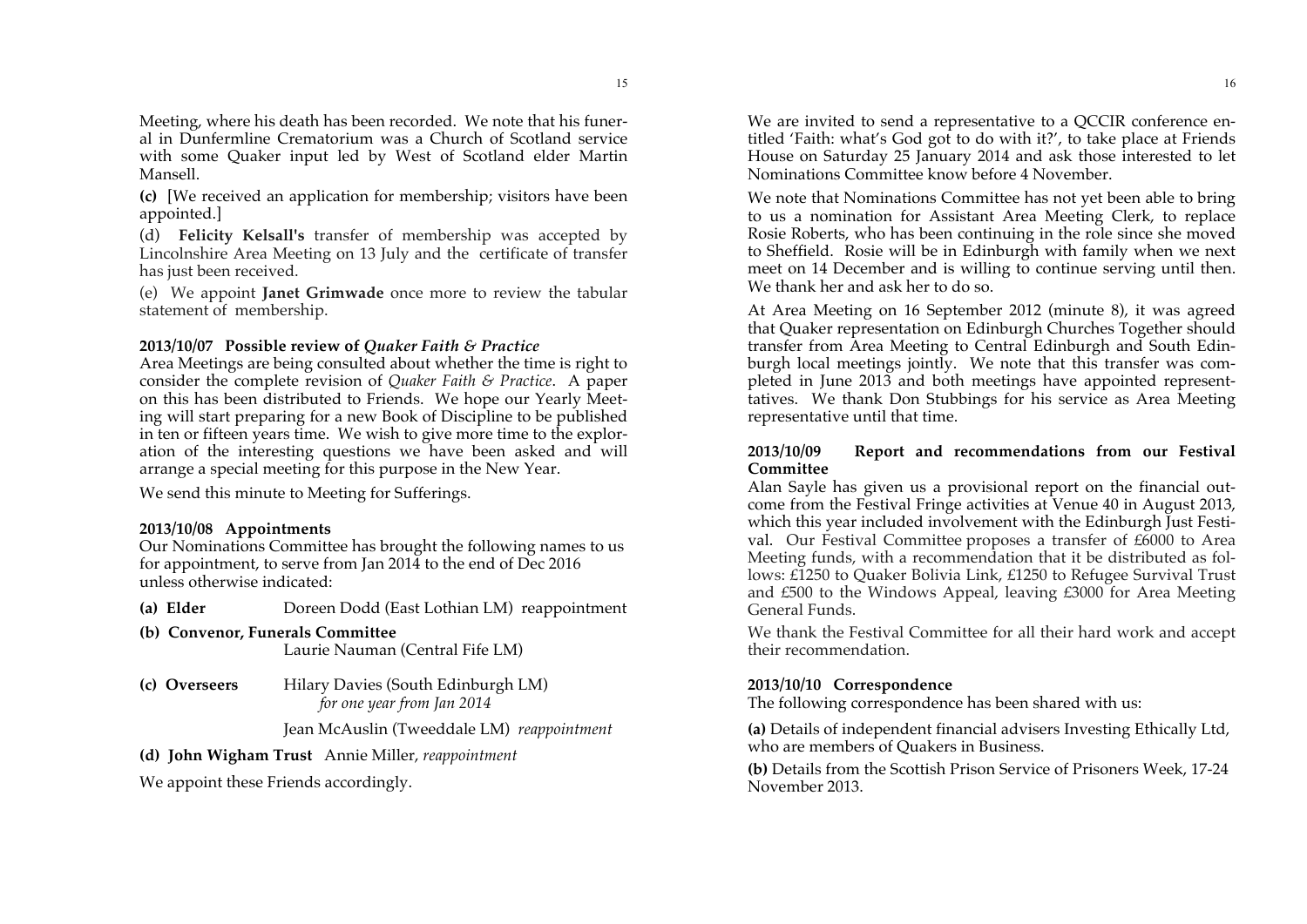**(c)** A letter from Church Action on Poverty on their work aiming to close the gap between rich and poor, giving contact details of the worker appointed to take this project forward and inviting donations towards it.

**(d)** A paper from ECCR on pornography and children

### **2013/10/11 Report from Britain Yearly Meeting 2013 Group**

Alison Burnley has given us a final report on the work of the AM Britain Yearly Meeting 2013 Group, which has supported Area Meeting Friends attending Yearly Meeting, helping them prepare for and participate in the life of the Yearly Meeting. Those new to Yearly Meeting much appreciated the support they received, both in preparation and while there. The experience has fed into the life of our Area and Local Meetings through personal contacts, conversations and study groups.

The Group has clearly fulfilled a valuable function and there is still much to be done to encourage future involvement in Yearly Meeting by Friends in this Area Meeting. We agree that a similar group is needed for Yearly Meeting Gathering 2014 and that this group needs to start its work this year.

We ask our clerk to write to Local Meeting clerks to solicit members for this Group, not only from those who have previously attended Yearly Meeting but also those who are interested in attending. It might involve three or four meetings before Yearly Meeting Gathering. We appoint Stasa Morgan-Appel to convene the new Group.

### **2013/10/12 The work of Quaker Trustees**

We have devoted much of our afternoon session to a consideration of trustee responsibilities and work in our Area and Yearly Meetings.

John Phillips, clerk of Area Meeting Trustees, has reminded us that separate bodies of trustees for our Area Meeting and Yearly Meeting is a recent innovation. Their work is defined in *Quaker Faith & Practice* 15-02 (latest version not yet in print). Quaker reorganisation (the RECAST exercise) coincided with the UK government's revision of charity law, which affected religious organisations like ours. In Scotland, this made Quakers answerable to the Office of the Scottish Charity Regulator (OSCR), each Area Meeting needing its own trustee body. A Quaker style of trusteeship has been evolving since then and is still evolving.

For our Yearly Meeting, this involved a change of function for Meeting for Sufferings (which previously held trustee responsibility), which has now become a melting pot for vision and ideas. Trustees' function is to transform this into practical action. Legal responsibilities have been subsumed in the work of trustees.

Margaret Mortimer became a Britain Yearly Meeting trustee very early in the life of the new trustee body. She had to be persuaded that she had skills and experience which suited her to the task but realised she did. She found it quite a demanding role, which absorbed a lot of time and energy. Being involved in controversial decisions was particularly demanding. But it was a wonderful learning experience, very humbling, very enjoyable and a real privilege.

During the afternoon we have watched the annual report of BYM trustees delivered at Yearly Meeting 2013 via a brief DVD presentation. This explains the work for which YM trustees have legal responsibility and how the budget is raised and spent.

Ann Forsyth is quite new to membership and is now an Area Meeting trustee. Having been a lawyer she has considerable experience of trusteeship and understands the very good legal reasons for Quakers having trustee bodies. Trustees are responsible for ensuring that the decisions made within our AM are acceptable to others and can work within the law. AM trustees meet about six times per annum and play an important role in supporting the work of our Local Meetings and Area Meeting. Friends who are appointed as trustees act on behalf of the AM (not instead of it). We currently have about ten AM trustees, with an attempt to ensure representation from across Local Meetings.

Using a number of interesting and sometimes humorous scenarios and working in small groups we have explored the sort of responsibilities and decisions which may fall to Area Meeting trustees.

We thank John Phillips, Margaret Mortimer and Ann Forsyth for leading our thinking this afternoon.

**2013/10/13 AOCB**